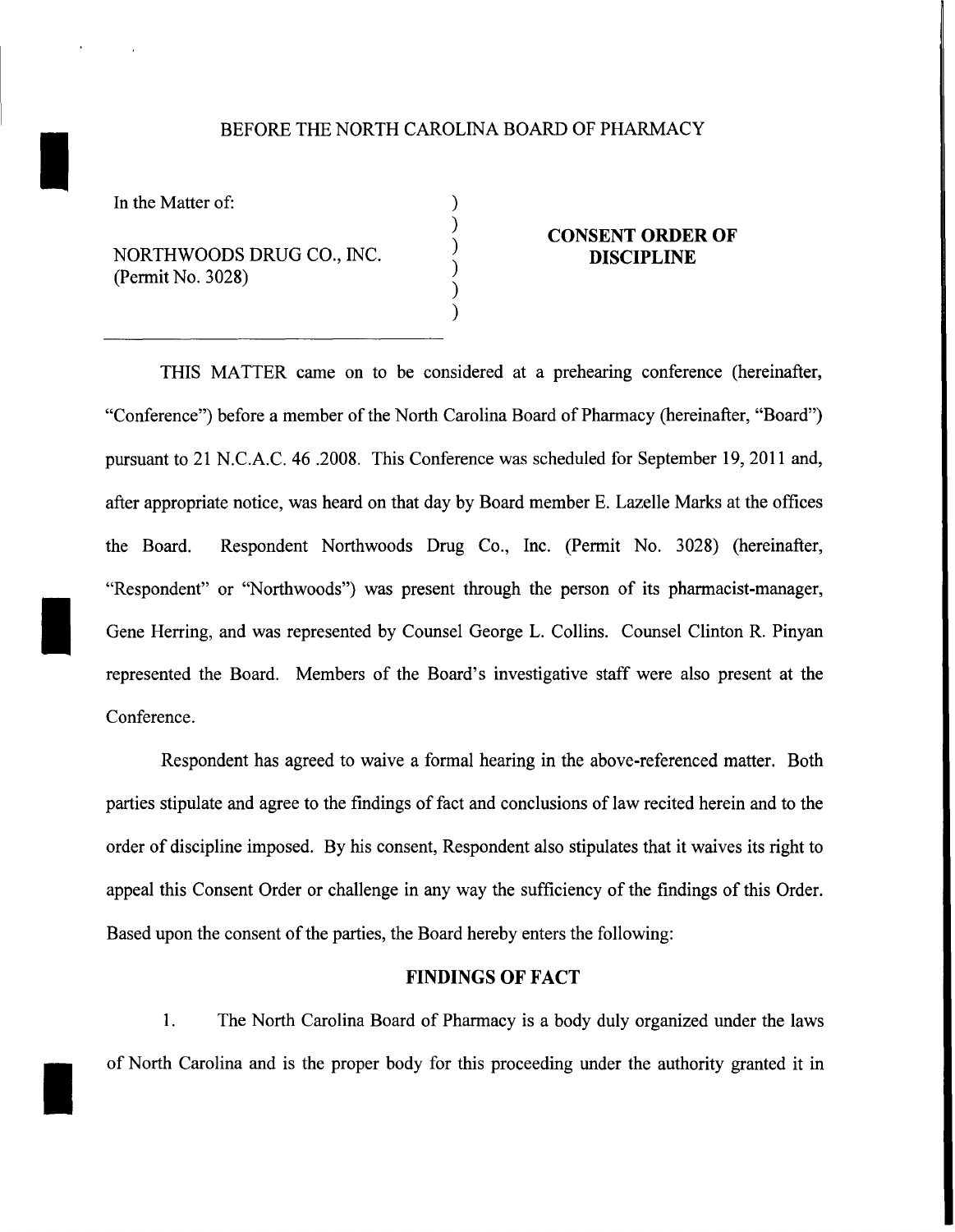Chapter 90 of the General Statutes of North Carolina, and the rules and regulations promulgated thereunder.

I

I

I

2. Respondent is and was, at all relevant times referred to herein, the holder of Permit No. 3028 from the Board, and located 344 Henderson Drive, Jacksonville, North Carolina. Respondent is and was, at all relevant times referenced to herein, subject to the rules and regulations of the North Carolina Board of Pharmacy and the laws of the State of North Carolina.

3. Respondent's pharmacist-manager is and was, at all relevant times referred to herein, Gene Herring (License No. 5202).

3. In 2010, Respondent failed to maintain accurate and adequate records related to controlled substances, as required by state and federal law, and filled prescriptions for schedule II controlled substances in a fashion prohibited by state and federal law, as set forth more specifically herein.

4. On June 24, 2010, Board investigators performed an inspection at Northwoods  $(the "June 2010" inspection).$ 

5. During the June 2010 inspection, Respondent could not produce any prior records of required biennial invoices of controlled substances.

6. In addition, during that June 2010 inspection, Board investigators located two prescriptions for schedule II controlled substances that Respondent had partially filled more than 72 hours previously and that Respondent's pharmacist-manager acknowledged that he was planning to complete filling upon receipt of his next shipment of those medications. Those two prescriptions were as follows: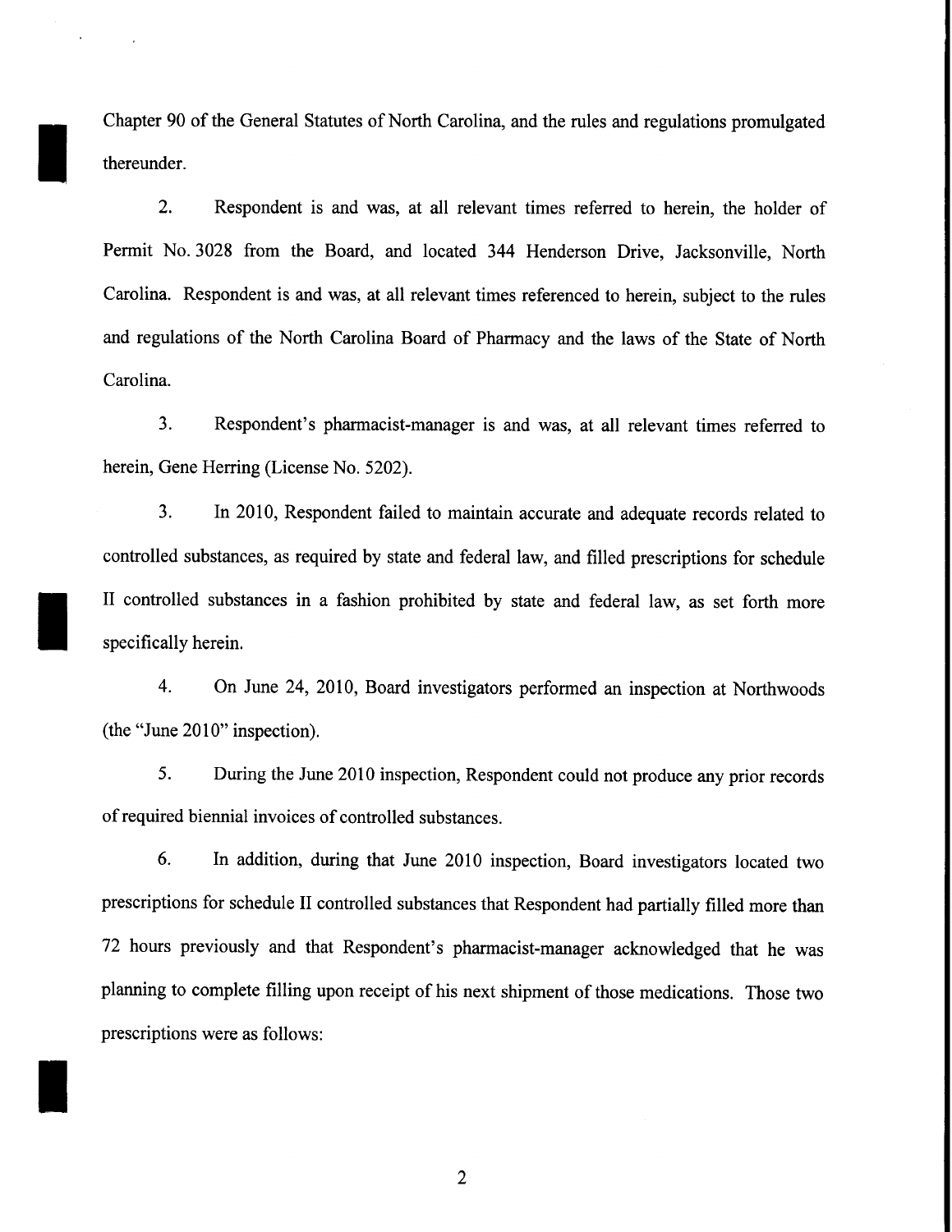a. A prescription for 120 dosage units of Nucynta 50 mg ( $Rx \# 784652$ ). On June 11, 2010, Respondent dispensed 105 dosage units of the prescribed drug. At the time of the June 2010 inspection, Respondent maintained a printout of the label for this prescription on its counter with the handwritten notation "due 15." Respondent's pharmacist-manager acknowledged to Board investigators that, at the time of the inspection, he had intended to fill the remainder of the prescription, even though it had been partially filled thirteen days before the inspection.

I

I

b. A prescription for 30 dosage units of Concerta 54 mg (Rx # 784930). On June 17, 2010, Respondent dispensed 28 dosage units of the prescribed drug. At the time of the June 2010 inspection, Respondent maintained a printout of the label for this prescription on its counter with the handwritten notation "due 2." Respondent's pharmacist-manager acknowledged to Board investigators that, at the time of the inspection, he had intended to fill the remainder of the prescription, even though it had been partially filled seven days before the inspection.

7. During the June 2010 inspection, Respondent's pharmacist-manager told the Board investigators that, on multiple occasions in the past, Respondent had dispensed partial fills of schedule II controlled substances and had subsequently filled the remainder of the prescription more than 72 hours after the original partial fill. Respondent's pharmacist-manager informed the Board investigators that, because of Respondent's financial problems, it often did not have adequate stock on hand to dispense the full amount of prescribed schedule II controlled substances and other drugs.

8. During the June 2010 inspection, the Board investigators warned Respondent that, regardless of its financial circumstances, state and federal law did not permit it to dispense partial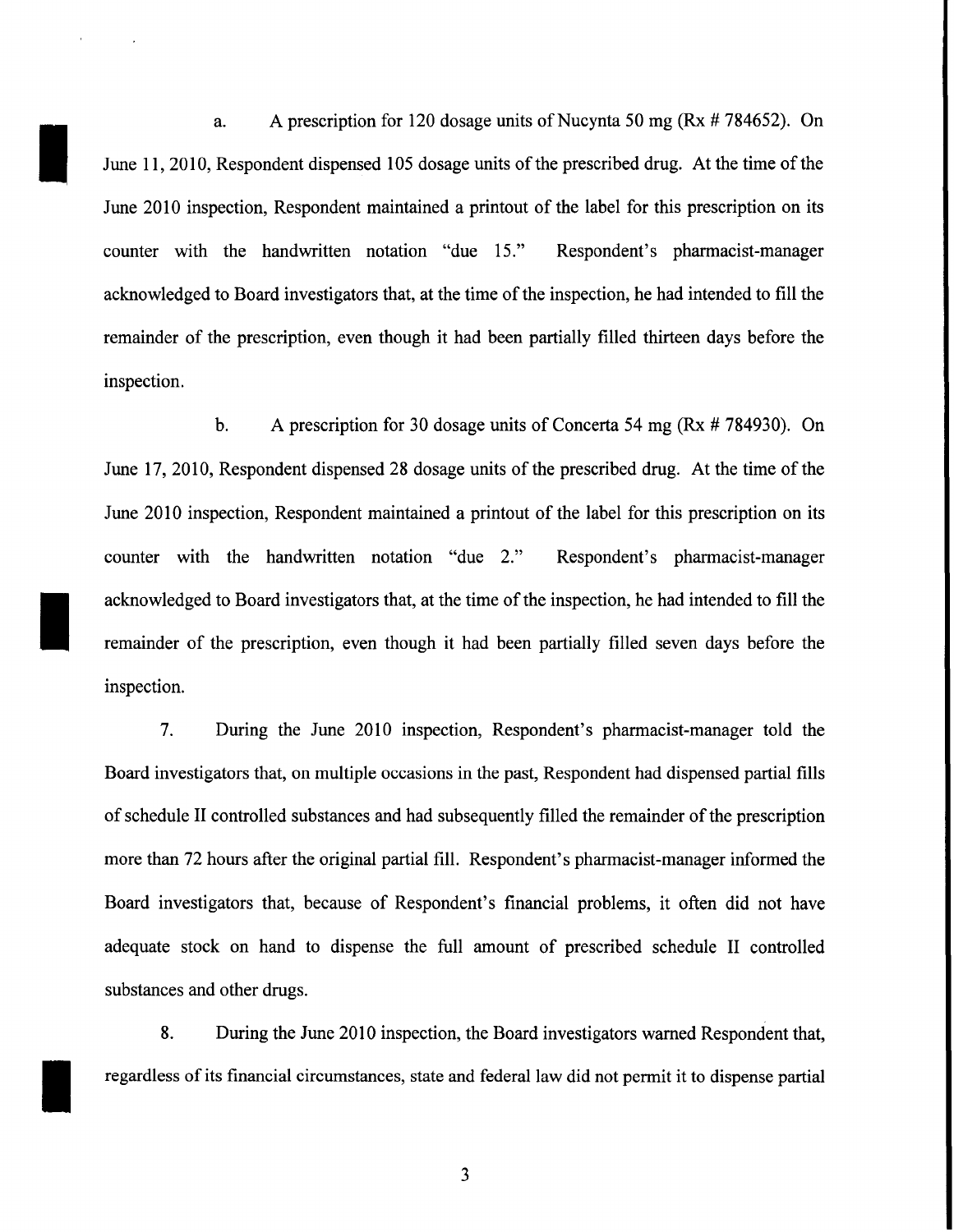fills of schedule II controlled substances and subsequently fill the remainder of the prescription more than 72 hours after the original partial fill. The Board investigators told Respondent that, in the future, if it dispensed partial fills of schedule II controlled substances and could not fill the remainder of the prescription within 72 hours, its legal alternative would be to refuse to fill the remainder of the prescription and to have the patient secure from the physician a new written prescription for any additional schedule II controlled substances to be dispensed.

I

I

9. On November 22, 2010, Board investigators performed another inspection of Northwoods (the "November 2010" inspection).

10. During the November 2010 inspection, Respondent's pharmacist-manager initially stated that, since the June 2010 inspection, Respondent had not dispensed partial fills of schedule II controlled substances and then subsequently filled the remainder of the prescription more than 72 hours after the original partial fill.

10. Upon review of Respondent's records, the Board investigators determined that, after the June 2010 inspection, Respondent in fact had continued to dispense partial fills of schedule II controlled substances and then to subsequently fill the remainder of the prescription more than 72 hours after the original partial fill. After further questioning from the Board investigators, Respondent's pharmacist-manager acknowledged that, after the June 2010 inspection, Respondent had continued to do so on multiple occasions.

11. The Board investigators could not definitely determine the number of times, prior to the November 2010 inspection, that Respondent had dispensed partial fills of schedule II controlled substances and then subsequently filled the remainder of the prescription more than 72 hours after the original partial fill. That difficulty arose from Respondent's maintenance of dispensing records for controlled substances and other drugs that were inaccurate, inadequate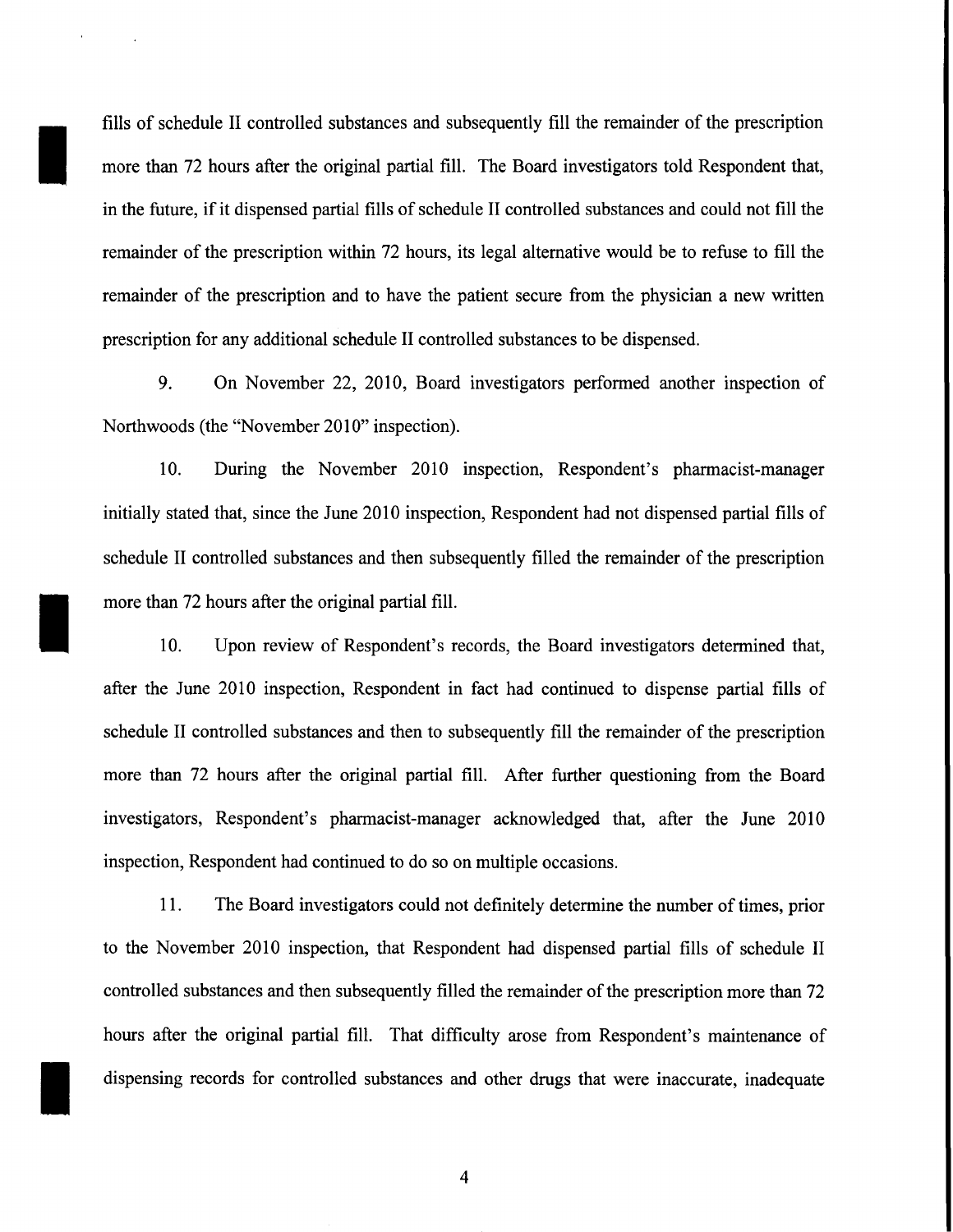and did not comply with state and federal law. More specifically, on each instance when Respondent dispensed a partial fill of any drug, Respondent maintained a record showing incorrectly that the full prescribed amount of dispensed drugs had been dispensed upon the initial partial fill. For example, on July 9, 2010, Respondent was presented with a prescription (Rx# 785848) for 360 dosage units of Oxycodone 5 mg. Respondent partially filled the prescription with 318 dosage units on July 9, 2010. Nevertheless, Respondent incorrectly recorded in the patient records and on the drug label that it had dispensed all 360 dosage units on July 9, 2010. When Respondent later dispensed the remaining 42 dosage units, it did not record that fact in the patient records and did not create and/or maintain a new drug label when it dispensed the remaining dosage units. This example of improper recordkeeping was repeated with each partial fill of both controlled substances and other drugs.

I

I

I

12. At a minimum, between the June 2010 inspection and the November 2010 inspection, on at least eight (8) occasions, Respondent dispensed partial fills of schedule II controlled substances and then subsequently filled the remainder of the prescription more than 72 hours after the original partial fill. The Board is able to determine that these prescriptions were filled more than 72 hours after the original partial fill because invoices reveal that Respondent did not receive additional shipments of these drugs from its wholesaler until more than 72 hours after the original partial fill. Those prescriptions were Rx numbers 783978, 785848, 786388, 786918, 790678, 791001, 791703 and 791712.

### **CONCLUSIONS OF LAW**

1. All parties are properly before the Board, and the Board has jurisdiction over Respondent and the subject matter of this proceeding.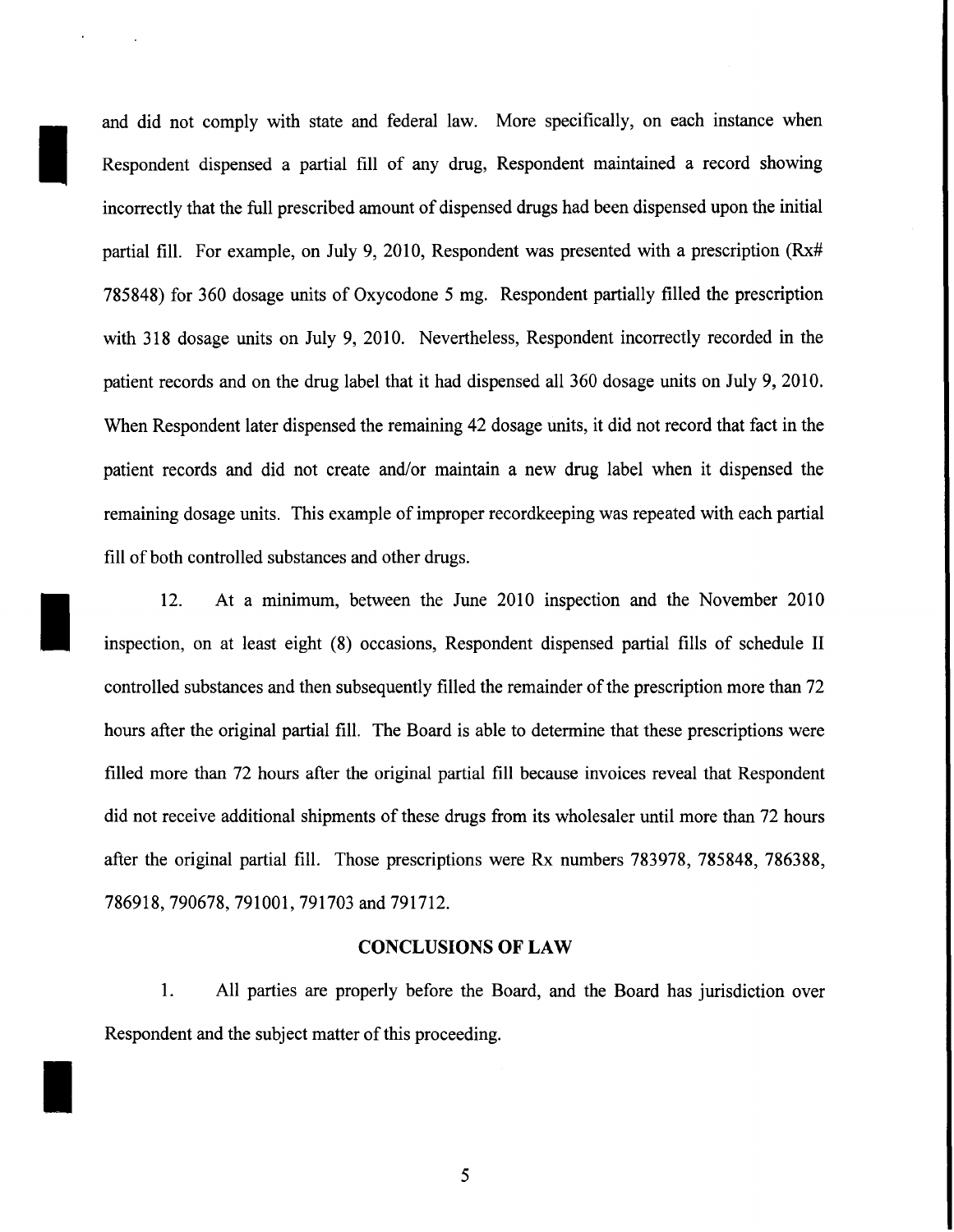2. Respondent's conduct, as set out in the findings of fact above, constitutes grounds for discipline pursuant to N.C. Gen. Stat. § 90-85.38 because Respondent's acts were in violation of N.C. Gen. Stat. §§ 90-85.38(b), 90-85.40(b) and (f), 90-106 and 90-108; 21 N.C.A.C. 46 .1804, 46 .2302, and 46 .2502(a); 21 U.S.C. §§ 331, 827, 828, 829, 842 and 843; and 21 C.P.R.§§ 1304.03, 1304.04, 1304.11, 1304.21, 1304.22 and 1306.13.

I

I

I

Based upon the foregoing, and with the consent of the parties, IT IS THEREFORE ORDERED that the permit of Respondent Northwoods Drug Co., Inc. is hereby SUSPENDED for thirty (30) days, which suspension shall be stayed for two years from the date that this Consent Order is accepted by the Board, upon the following conditions:

1. Respondent shall take an inventory of all stocks of controlled substances on hand at least every year. The first annual inventory may be taken on any date which is within one year of the previous biennial inventory taken pursuant to 21 C.P.R. § 1304.11, and future annual inventories may be taken on any date which is within one year of the previous annual inventory. All inventories shall be taken consistent with the requirements of 21 C.P.R. § 1304.11 and other federal laws governing biennial inventories. Each annual inventory shall be provided to the Executive Director of the Board and shall be received by the Executive Director within ten (10) business days of the date that the annual inventory is conducted;

2. Respondent shall cooperate with the Board, its attorneys, investigators and other representatives in any investigation and compliance with the provisions of this Consent Order, and Respondent will be subject to random inspection by the investigators from the Board;

3. Respondent shall violate no laws governing the practice of pharmacy or the distribution of devices or medical equipment;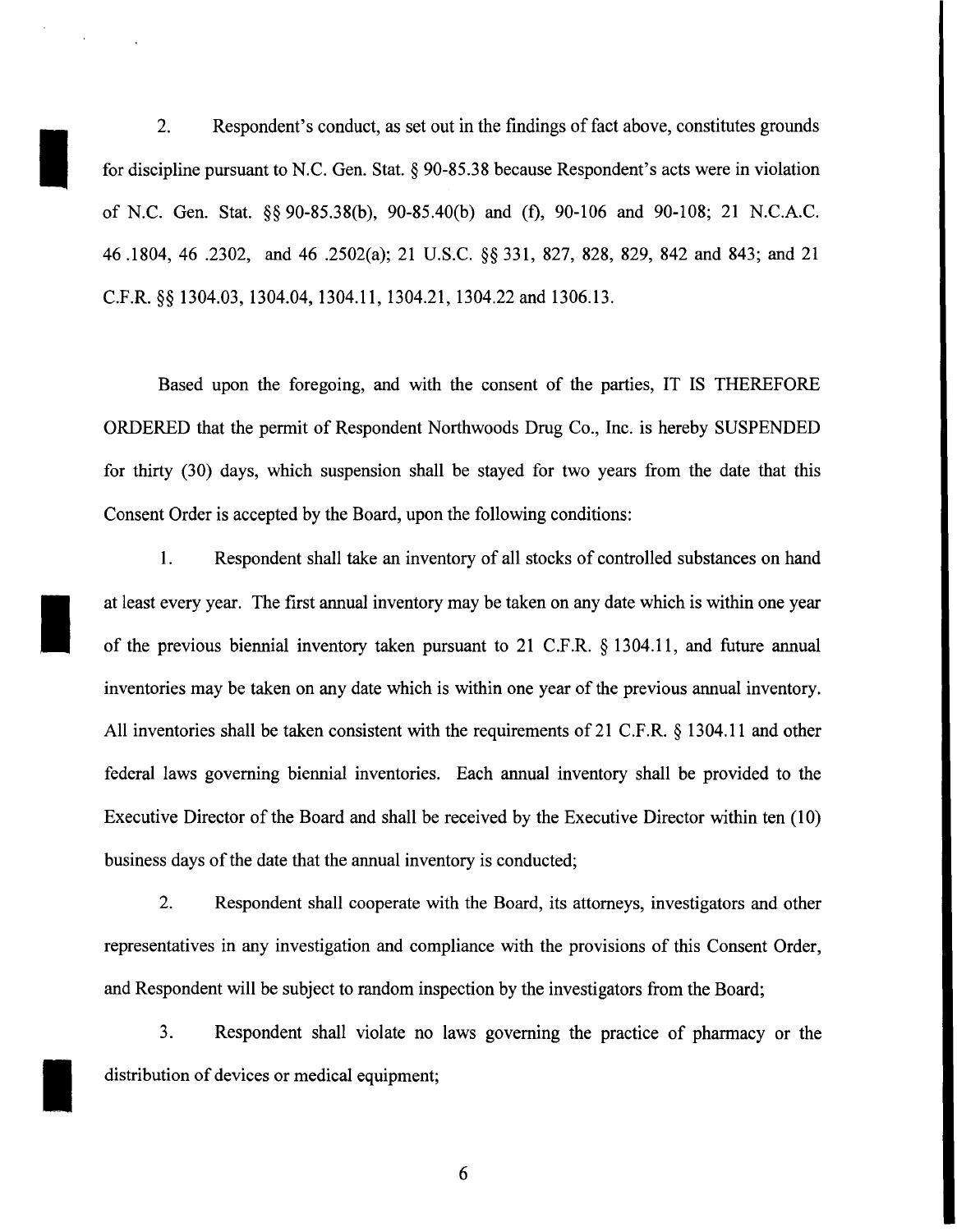4. Respondent shall violate no rules and regulations of the Board; and

5. Respondent shall promptly advise the Board of any changes in its pharmacistmanager, as well as any other factors affecting compliance with this Consent Order.

If Respondent fails to comply with any terms or conditions of this Order, Respondent may be subject to additional disciplinary action by the Board. The requirement for an annual inventory shall survive the expiration of the two-year period of the stay of the suspension provided in this Consent Order.

This the  $\frac{|\mathcal{B}^{\uparrow h}|}{|\mathcal{B}^{\uparrow h}|}$  day of October, 2011.

I

I

I

NORTH CAROLINA BOARD OF PHARMACY By: Jay W. Campbel  $\mathbf{I} \mathbf{V}$ **Executive Director**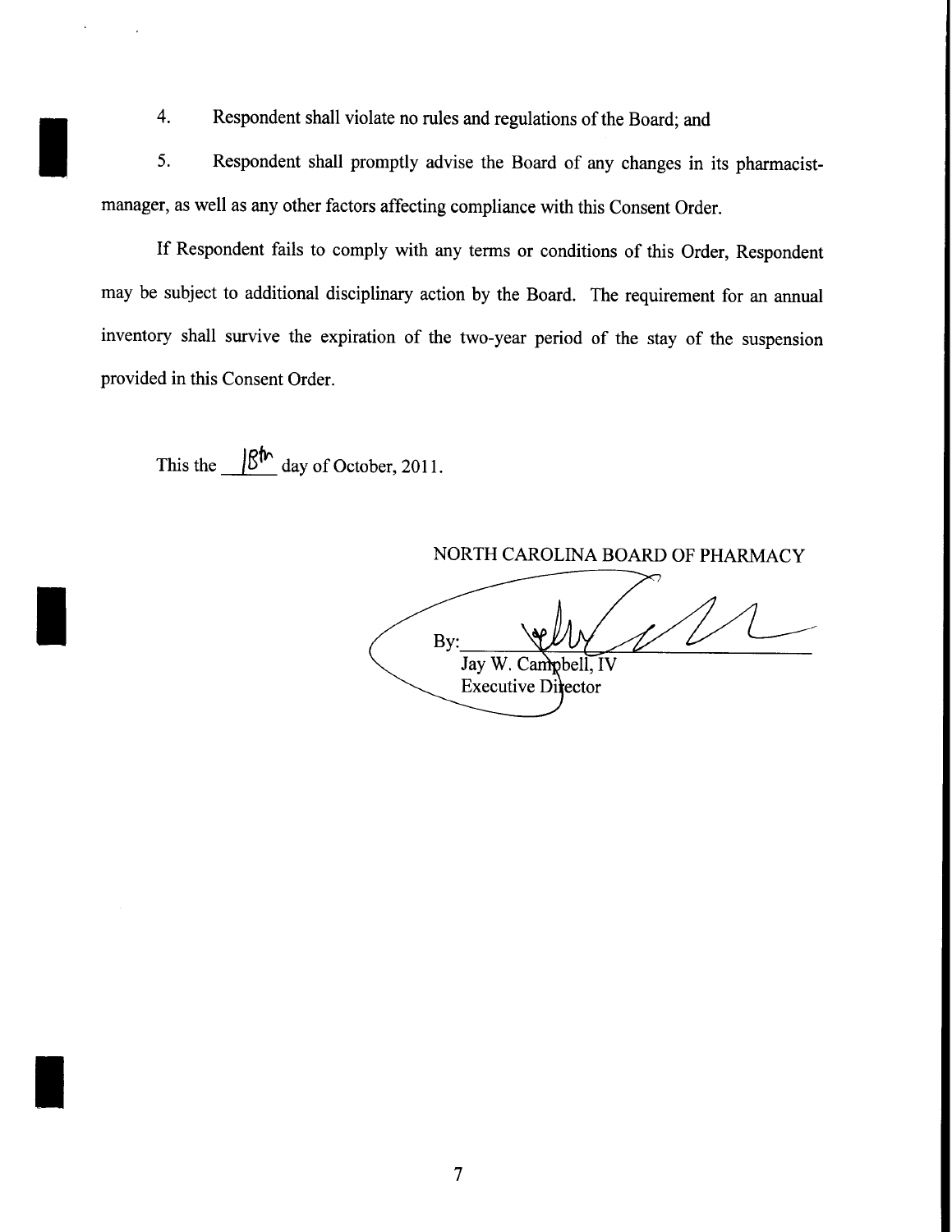Northwoods Drug Co., Inc., has full knowledge that it has the right to a formal hearing, at which it would have the right to be represented at its expense by counsel, in this matter. The undersigned freely, knowingly and voluntarily waives such right by entering into this Final Consent Order. The undersigned understands and agrees that by entering into this Final Consent Order, it certifies that it has read the foregoing Final Consent Order and that it voluntarily consents to the terms and conditions set forth therein and relinquishes any right to judicial review of Board actions which may be taken concerning this matter. The undersigned further understands that should it violate the terms and conditions of this Final Consent Order, the Board may take additional disciplinary action. The undersigned understands and agrees that this Final Consent Order will not become effective unless and until approved by the Board. The undersigned understands that it has the right to have counsel of its choice review and advise it with respect to its rights and this Final Consent Order, and represents that it enters this Final Consent Order after consultation with its counsel or after knowingly and voluntarily choosing not to consult with counsel.

The undersigned certifies that its agent executing this Final Consent Order is duly authorized to accept the Final Consent Order on behalf of Northwoods Drug Co., Inc., and to bind the permit holder.

ACCEPTED AND CONSENTED TO BY:

NORTHWOODS DRUG CO., INC.

<u>Nene Henry</u> Date 9-26-2011

By: Gene Herring

Title: President and Pharmacist-Manager

STATE OF  $\mathcal{N} \subset \mathcal{C}$ 

# $OMSLOW$ COUNTY

I

I

I

I, the undersigned Notary Public of the County and State aforesaid, do hereby certify that personally appeared before me this day, and each acknowledged the due execution of the foregoing document: Gene Herring.

Date:  $\int_{-\infty}^{\infty} 2\zeta - 1/\zeta$ 



<u>Leoyer L. Colla</u>

My commission expires:  $\frac{2}{7}$ - $\frac{19-14}{}$